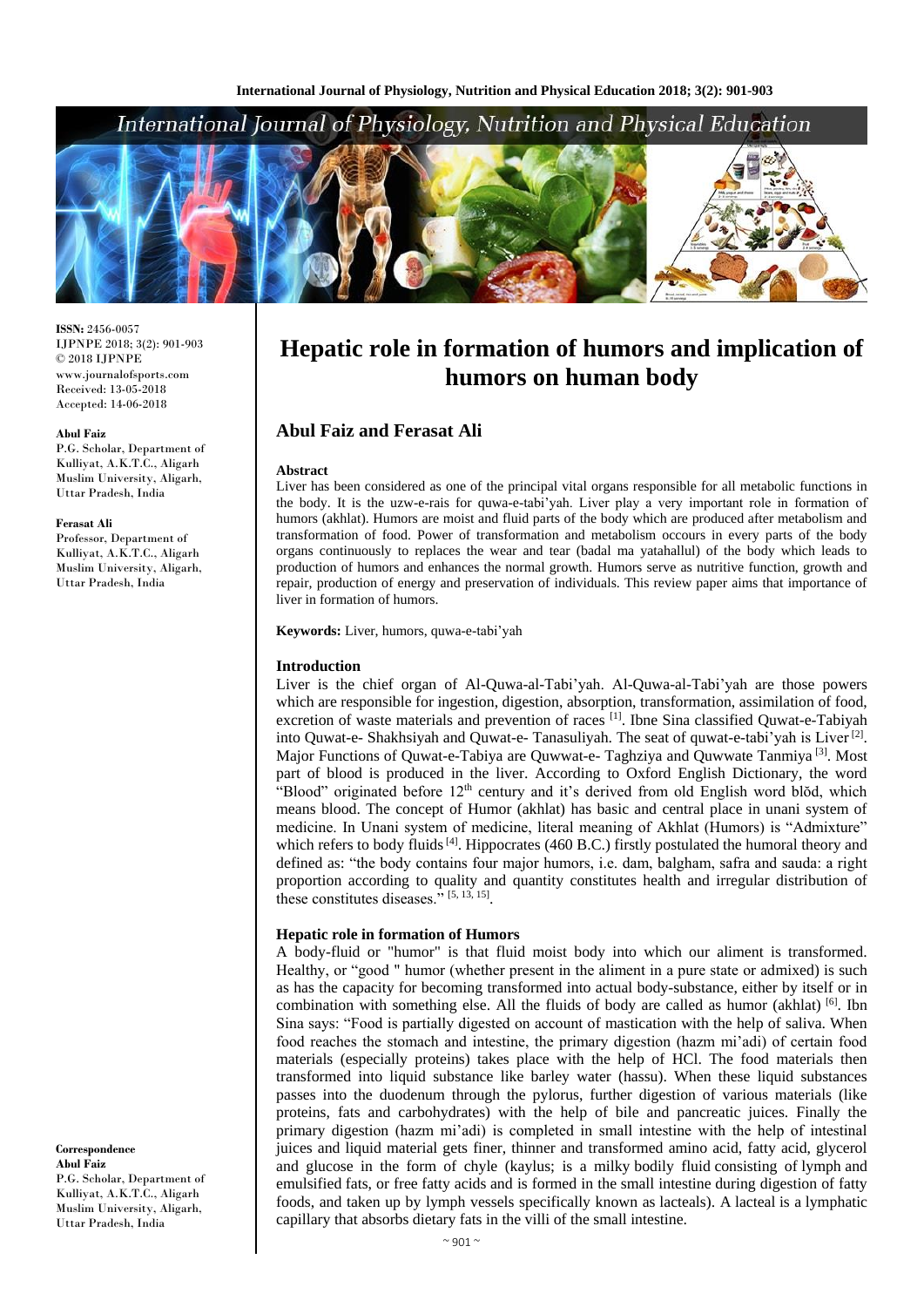International Journal of Physiology, Nutrition and Physical Education

This chyle able to absorb from mesenteric vein then passes into portal vein (bab-al-kabid) and spread into branches of portal vein and finally goes to the liver. These chyle spread into the finer vessels (liver sinusoids), hence the entire vessels come in contact with the chyle." These thinner substance transformed into Humors, which goes to all organs. In many passages of the Canon it would seem that when " matter " is spoken of, in connection with disease, humor is often meant, and particularly a morbid humor. But it is also clear that behind the humour there is what Paracelsus would call an "essence," or" radical humour," which itself governs the nature of the humor and whether or not it is going to become morbid. On such a view health depends on the maintenance of the essential humour in a state of purity [7].

Ibn Sina adopted the Galenic view and restricted the term akhlat to the fluids of blood vessels and says that, "from stomach the chyle is reaches to the liver where it is cooked and some substances are formed. One of these substances is foam like (raghwah) which is called as yellow bile (safra), the other one is black bile (sauda). The incompletely digested matter is called phlegm (balgham) and completely digested matter is called blood (dam).

Maseehi says that: "Food transformed in the body in three stages-

- a) First transformation occurs in stomach in which food is change into a thinner substance like barley water which goes to portal vein through mesenteric vessels and finally reaches to liver.
- b) Second transformation occurs in liver, in which extract of food materials which comes to liver further transforms and change into blood (humors).
- c) Finally blood goes to organs and transforms into essential components of organ and the waste materials which are not accepted by organs excreted through sweat and other morbid matters [8].

In tibb it is considered that most part of the blood is produced in the liver such as plasma proteins and in the foetal life R.B.Cs. are also produced in the liver.

In Kitab-al-miat, Abu Sahl Maseehi says that; "Fluids which found in the vessels are called Humors." He says that; "Normal blood is that blood in which all the humors are in normal proportion in their quality and quantity." Maseehi also says that all the body fluids are included in humors [8]. In the early weeks of embryonic life, primitive and nucleated red blood cells are produced in the yolk sac. During the middle trimester of gestation, the liver is the main organ for production of red blood cells, but reasonable numbers are also produced in the spleen and lymph nodes. During the last month or so of gestation and after birth, red blood cells are produced exclusively in the bone marrow.

# **Implication of humors on the body**

Hemoglobin is main component of erythrocyte which serves as a vehicle for transportation of oxygen and carbon dioxide. It is composed of haem and globin. The heam part contains Iron and porphyrin (red pigment). 65% Iron in the body is bound with haemoglobin molecules and 30% of iron in the body is stored as ferritin or haemosiderin in the spleen, bone marrow and the liver. The hepatic cells contain large amounts of a protein called apoferritin, which is capable of combining reversibly with iron. Therefore, when iron is available in the body fluids in extra quantities, it combines with apoferritin to form ferritin and is stored in this form in the hepatic cells until needed elsewhere. Synthesis of hemoglobin begins in the

proerythroblasts and continues even into the reticulocyte stage of the red blood cells. First, succinyl-CoA, formed in the Krebs cycle, binds with glycine to form a pyrrole molecule. In turn, four pyrroles combine to form protoporphyrin IX, which then combines with iron to form the heme molecule. Finally, each heme molecule combines with a long polypeptide chain, a globin synthesized by ribosomes, forming a subunit of hemoglobin called a hemoglobin chain. The most common form of hemoglobin in the adult human being is hemoglobin A, with a combination of two alpha chains and two beta chains and a molecular weight of 64,458<sup>[9]</sup>.

The most important pathway for the metabolism and excretion of cholesterol in mammals is the formation of bile acids. The two major primary bile acids, cholic and chenodeoxycholic acids are formed in the liver and secreted in bile to the intestine.

Bile is secreted in two stages by the liver: (1) the initial portion is secreted by the principal functional cells of the liver, the hepatocytes; this initial secretion contains large amounts of bile acids, cholesterol, and other organic constituents. It is secreted into minute bile canaliculi that originate between the hepatic cells. (2) Next, the bile flows in the canaliculi toward the interlobular septa, where the canaliculi empty into terminal bile ducts and then into progressively larger ducts, finally reaching the hepatic duct and common bile duct. From these the bile either empties directly into the duodenum or is diverted for minutes up to several hours through the cystic duct into the gallbladder<sup>[9]</sup>.

Some bile are produced at the time of any emergency in the body and emotional states such as joy, grief, anger, heat and cold which are manifested by tachycardia, hypertension, increased respiration, increased metabolism and excessive heat production etc. All these sign and symptoms are produced by several chemical compounds viz. catecholamine (epinephrine, nor epinephrine and dopamine), acetylcholine and neurotransmitters. Epinephrine and nor epinephrine are secreted by medulla of supra renal gland and acetylcholine are produced at nerve endings, synapses and nerve ganglia. Both epinephrine and nor-epinephrine are produced by phlegm (balgham) i.e. tyrosine and phenylalanine (amino acid). Phenylalanine first converted into tyrosine in the liver. This tyrosine stored in the medulla of supra renal gland and gets converted into dopamine. This dopamine converted into noradrenaline (nor-epinephrine)<sup>[5]</sup>. Melanin (the black pigment of skin and hair) is also derived from tyrosine [11]. This melanin pigment is considered in unani classical books as khilt-esauda. As mentioned above, liver play a key role in conversion of phenyl alanine (phlegm) to tyrosine. The melanin in the skin is produced by melanocytes, which are found in the basal layer of the epidermis. Although, in general, human beings possess a similar concentration of melanocytes in their skin, the melanocytes in some individuals and ethnic groups produce variable amounts of melanin. Some humans have very little or no melanin synthesis in their bodies, a condition known as albinism<sup>[10]</sup>.

# **Conclusion**

Liver is the uzw-e-rais (vital organ) for quwa-e-tabi'yah. It plays a very important role in formation of humors (akhlat). Most part of blood is produced in the liver. Chyle is a fluid consisting of a mixture of lymphatic fluid (lymph) and chylomicrons that has a milky appearance. Chylomicrons are small fat globules composed of protein and lipid (fat) which are combined in the lining of the intestine. Chylomicrons are found in the blood and in lymphatic fluid where they serve to